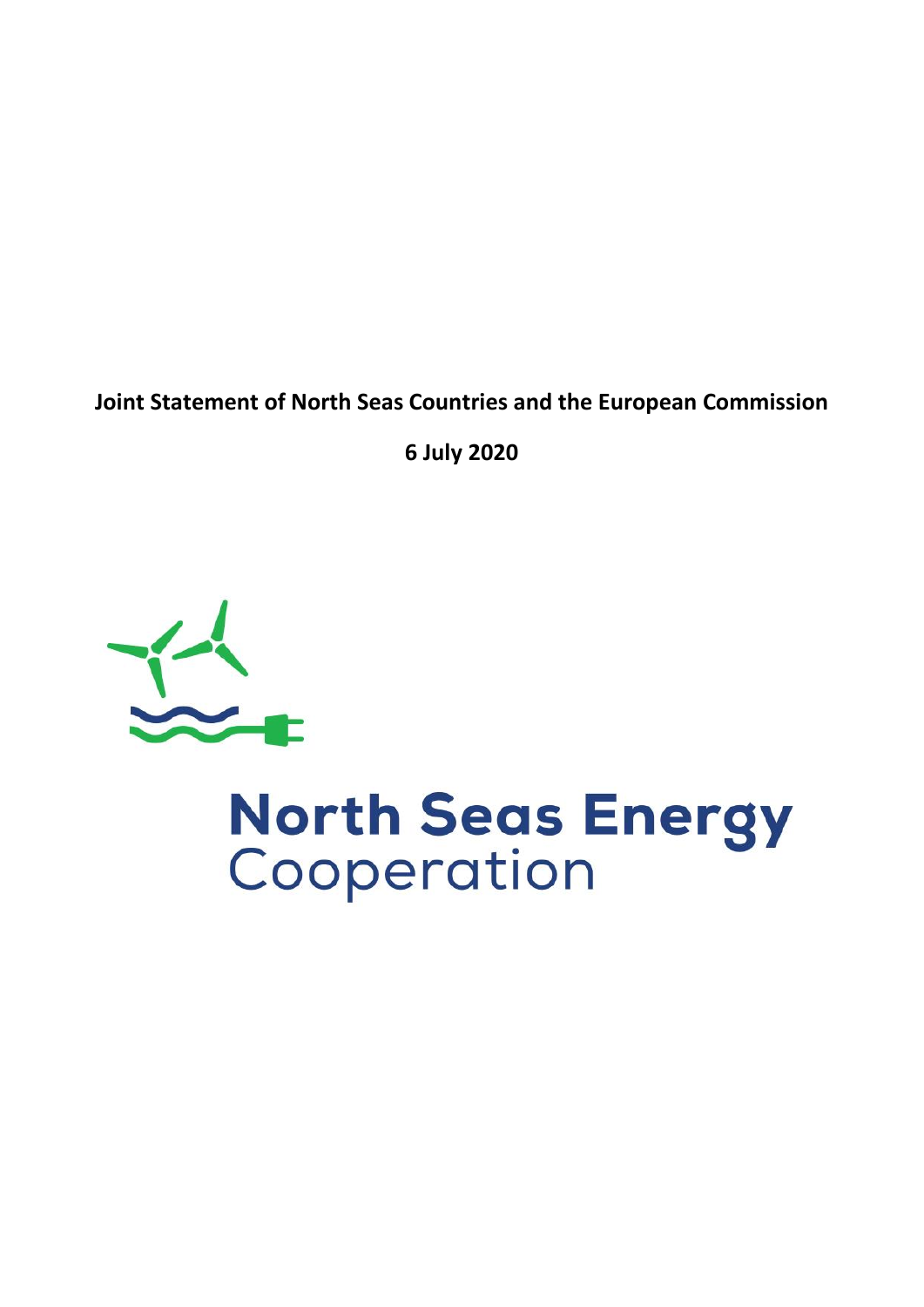Following the Political Declaration for regional cooperation on offshore wind energy in the North Seas in 2016, the Joint Statement of the Ministerial Meeting in Esbjerg in June 2019, and the Conclusions and adoption of the updated work programme and governance structure of the Ministerial Meeting in Brussels in December 2019, Energy Ministers from Belgium, Denmark, France, Ireland, Luxembourg, the Netherlands, Norway, Sweden, Germany and the European Commission met by videoconference on 6 July 2020 under the German Presidency of the North Seas Energy Cooperation.

The continued collaboration and the knowledge exchanged between the authorities and with stakeholders involved in the Cooperation have further contributed to improving the investment conditions of offshore wind energy in the North Seas. In the spirit of cooperation, national governments have directed resources to the implementation of the work programme and have advanced the work by a series of Support Group meetings with experts. Throughout the process, Support Groups have engaged with industry stakeholders and transmission system operators in a constructive manner.

At today's Ministerial Meeting, Energy Ministers and the Commissioner for Energy recognized the progress made and deliverables achieved by the Support Groups of the North Seas Energy Cooperation and came to the following understanding:

- 1. The North Seas Energy Cooperation (NSEC) has a crucial role in facilitating cooperation between countries with the aim of ensuring a safe and sustainable, secure and affordable energy supply and developing concrete offshore wind projects.
- 2. In the context of the Paris Agreement and the EU objective of reaching net-zero greenhouse gas emissions by 2050 as well as national energy and climate targets, offshore wind energy plays an indispensable role in achieving individual and common European renewable energy targets as outlined in the EU Member States' recent National Energy and Climate Plans and other national strategies.
- 3. Offshore wind energy is expected to play an instrumental role in reaching the energy and climate objectives for 2030 and 2050. The potential European contribution of offshore wind energy by 2050 amounts to more than 10 times of today's installed capacity of 22 GW. To this end, annual installation rates of currently 3 GW per year will have to scale up considerably in the coming years. The vast potential of the North Seas could contribute in a significant way to this increased and accelerated deployment. Ministers and the Commissioner aim for harvesting this potential through enhanced regional cooperation, while facilitating energy market integration and ensuring security of supply.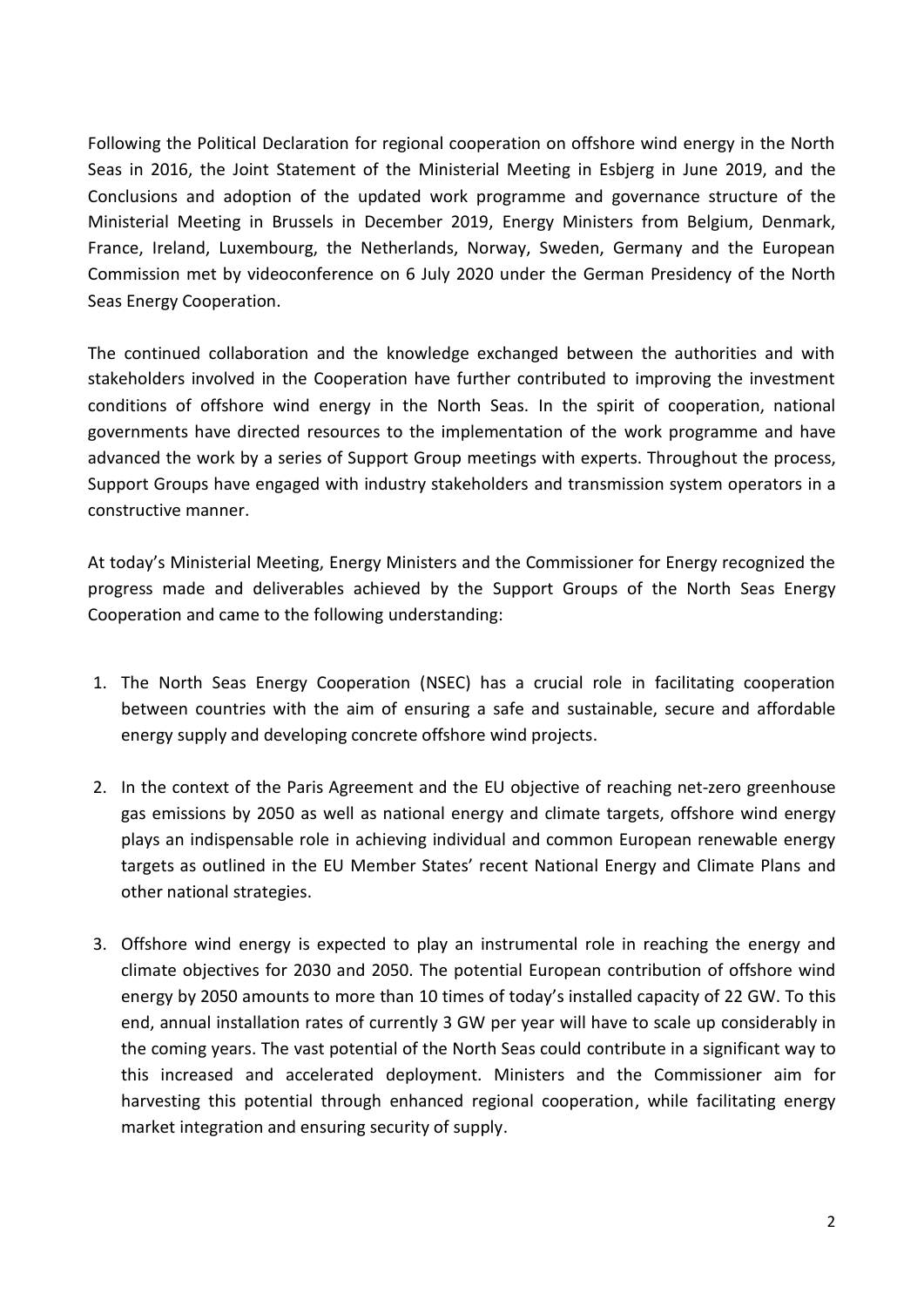- 4. In particular, the accelerated implementation of cross-border offshore wind projects that are interconnected among North Seas countries (joint and hybrid projects) could unleash the potential for an efficient deployment of offshore wind energy by reducing costs and space demand of offshore developments as well as facilitating electricity trade, industrial growth and employment in the region, thereby contributing to the European economic recovery. For this reason the updated NSEC work programme for 2020-2023 puts a particular emphasis on developing concrete joint and hybrid projects as well as the necessary conditions for their development.
- 5. Considerable progress was achieved by the four Support Groups and the ad-hoc working group.<sup>1</sup> Energy Ministers and the Commissioner for Energy endorse the following findings:

# *Joint and hybrid projects*

- Hybrid projects combining wind energy generation with electricity interconnection assets<sup>2</sup> have the potential to accelerate the cost-efficient deployment of offshore wind energy, where feasible. 3
- Substantial barriers exist to the implementation of joint and hybrid projects. These barriers and different approaches for overcoming them were discussed with particular focus on rules for the internal electricity market. These barriers cannot always be overcome by bilateral and multilateral Intergovernmental Agreements between States on specific projects alone. More research and modelling are needed to fully investigate all related effects.
- Appropriate market arrangements (i.e. electricity market rules and governance) for joint and hybrid projects need to ensure an efficient utilisation of grid and market resources and address legal uncertainties. Distributional effects on costs and revenues of market actors and repercussions on national renewable energy support schemes need to be tackled in order to incentivise efficient investment and thereby contribute to renewable energy deployment in the region.
- Against this background, there is a need for the development of market arrangement concepts at EU level which facilitate the realisation of joint and hybrid projects.
- Another barrier for the realisation of joint and hybrid projects by Intergovernmental Agreements is a potentially unbalanced allocation of costs and benefits across States and other actors involved.

<sup>1</sup>  $<sup>1</sup>$  See respective summary papers of the four Support Groups for reference.</sup>

<sup>&</sup>lt;sup>2</sup> In compliance with unbundling rules.

<sup>&</sup>lt;sup>3</sup> Three concrete proposals for joint and hybrid projects were assessed so far: The North Sea Wind Power Hub (multiple countries), WindConnector (Netherlands - United Kingdom) and Nautilus Hybrid Interconnector (Belgium - United Kingdom). The two latter projects were chosen while the UK was an EU Member State.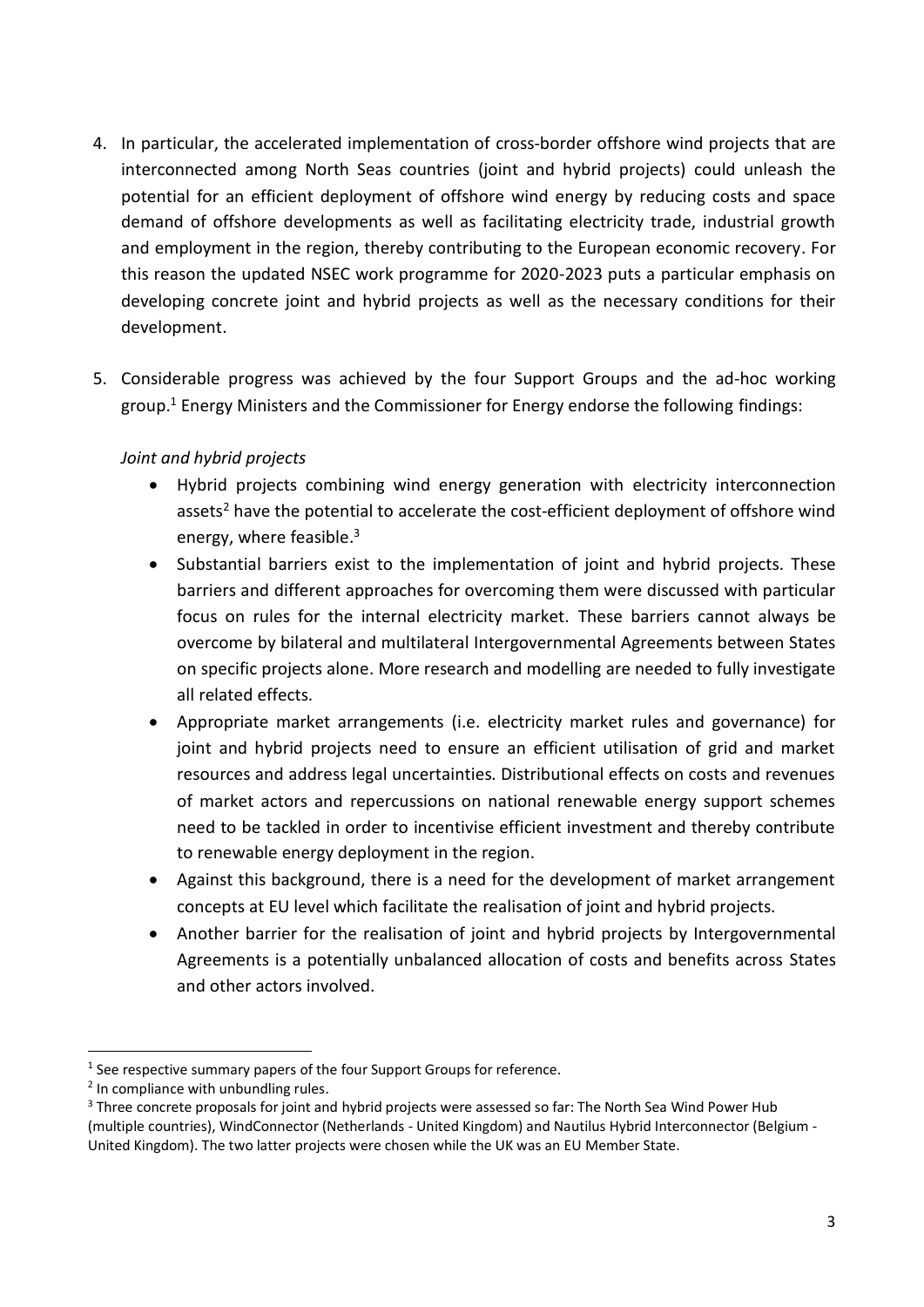Therefore, EU guidance would be helpful on coordinating Cost-Benefit Analysis (CBA) and Cross-Border Cost Allocation (CBCA) for wind power generation assets on the one hand with those for infrastructure assets on the other. Such guidance may include, inter alia, how to allocate renewable energy target amounts, costs for renewable energy support, grid (inter)connection and grid integration.

### *Maritime spatial planning*

- Spatial requirements of offshore wind energy deployment (including grid development) deserve special attention due to the need for a balance between the large and rapid scaling-up of wind energy capacities and other uses and objectives. In this context, the Commission's Biodiversity Strategy<sup>4</sup> will establish protected areas for at least 30 percent of EU Member States' seas.
- To this end we will develop a 2050 scenario study assessing different options for the long term development of offshore wind energy considering spatial and environmental aspects of the maritime space by a bottom-up approach, with the involvement of relevant stakeholders. The study will provide important insights into environmental and spatial issues related to offshore wind energy deployment, including: protection of (marine) biodiversity and assessment of cumulative effects, spatial options for joint projects, and the role of grid development as well as wake effects in spatial planning. It will also assess the need for more coordinated spatial planning among North Seas countries.
- We will promote enhanced coordination among North Seas countries of offshore grid planning and onshore grid connection of offshore wind farms as well as a better coordination between maritime spatial planning and offshore grid planning to facilitate our joint ambition of offshore wind energy deployment in the region.
- Multi-use of maritime space for other purposes besides offshore wind energy can contribute to reducing spatial tensions. However, multi-use in the area of offshore wind energy is still limited to date. An active role of all relevant actors such as involved industries and public authorities is required to unlock this potential. We will develop recommendations for regional cooperation in facilitating multi-use that supports offshore wind energy deployment while considering and providing benefits for the marine environment.

#### *Support framework and finance*

• Substantial coordination efforts by States are necessary to set up joint and hybrid offshore wind energy projects on the basis of an Intergovernmental Agreement. To

<sup>1</sup> <sup>4</sup> Available at: https://ec.europa.eu/info/strategy/priorities-2019-2024/european-green-deal/actions-being-takeneu/eu-biodiversity-strategy-2030\_en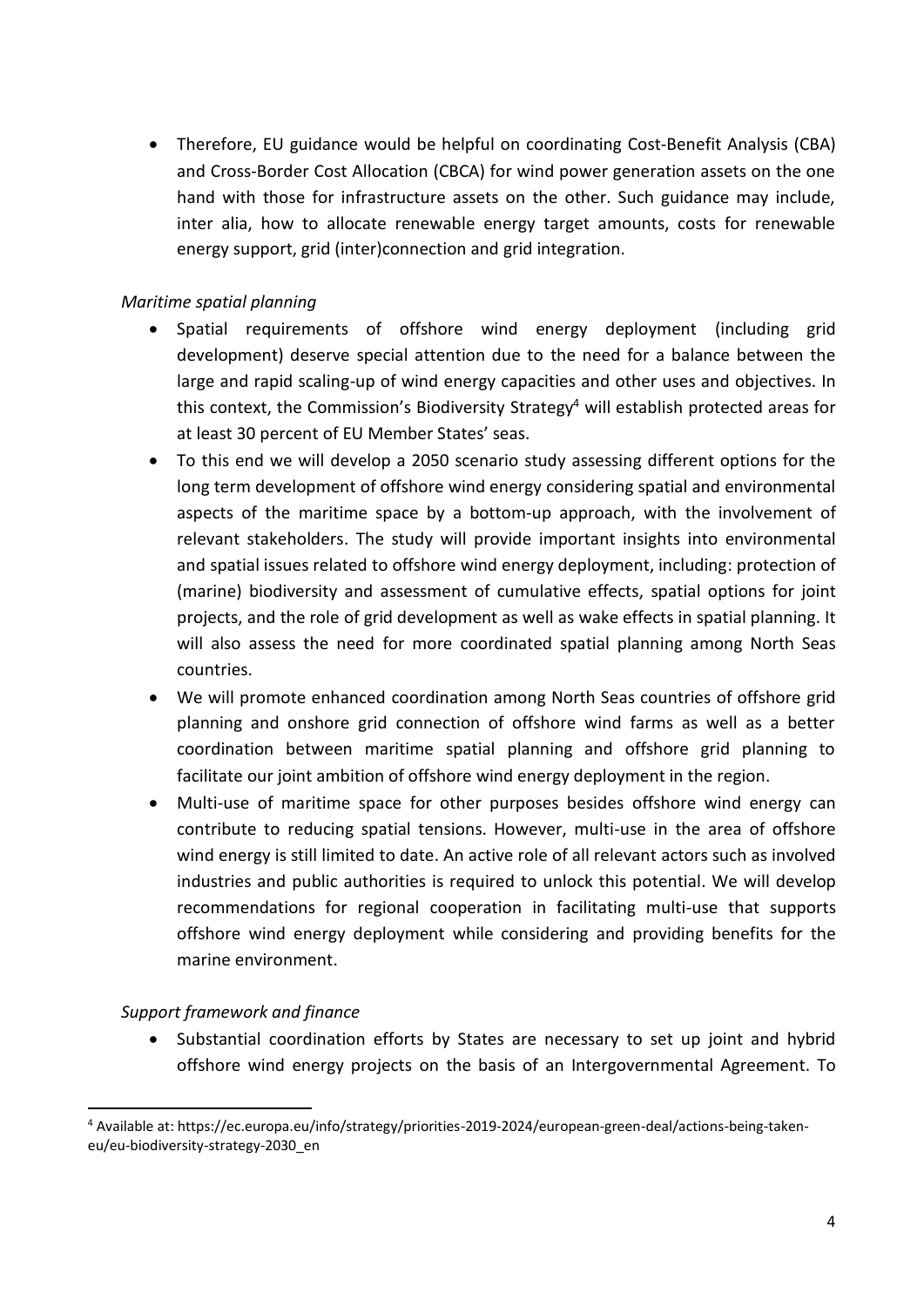support these efforts, EU guidance could help defining (i) support-related elements and (ii) cost-benefit related elements as part of a "blueprint" for Intergovernmental Agreements for joint and hybrid projects. Such guidance would provide transparency about a suitable structure of Intergovernmental Agreements in order to reduce transaction costs between the involved parties.

- To facilitate the realisation of joint and hybrid offshore wind energy projects as well as other relevant projects, improved and more efficient use of EU funds is essential. Promising instruments in this regard include the new funding line under the Connecting Europe Facility (CEF) for cross-border renewable energy projects and the new Union Renewable Energy Financing Mechanism. The EU recovery plan provides an opportunity to mobilise and efficiently use EU funding for offshore wind projects. The European Investment Bank can contribute to ensuring an adequate funding of projects.
- Hydrogen technologies involve substantial investment costs related to electrolysers and hydrogen infrastructure assets. Therefore, combining offshore wind energy with hydrogen production may require additional financial support apart from the support needed for the offshore wind farm.
- The different options of combining offshore wind energy with hydrogen production may be influenced by renewable energy accounting rules and sustainability definitions. We are looking forward to the Commission proposal for a European methodology in this regard.
- A continued coordination of tendering processes and timelines among North Seas countries can prevent unfavourable overlaps and increase competition. These efforts will be supported by the establishment of an online tool for tender coordination, which will be launched in 2020.

#### *Delivering 2050*

- We will work towards a shared long-term vision for the role of offshore renewable energy to deliver ambitious 2050 energy and climate objectives in the North Seas region and a joint understanding of the future energy system in the region.
- We will commission a study that compiles existing national and regional long-term scenarios for offshore wind energy and grids in a systematic way, with a view to facilitating comparisons between the North Seas countries. The study will examine technical aspects of the analyses, assumptions on policy and market development and establish common ground among national long-term scenarios.
- Hydrogen could play an important role in the future energy system, and may also contribute to integrating the expected large volumes of offshore wind generation into the future energy system. We will assess options and uncertainties of the potential of hydrogen, including financing and renewable energy accounting rules.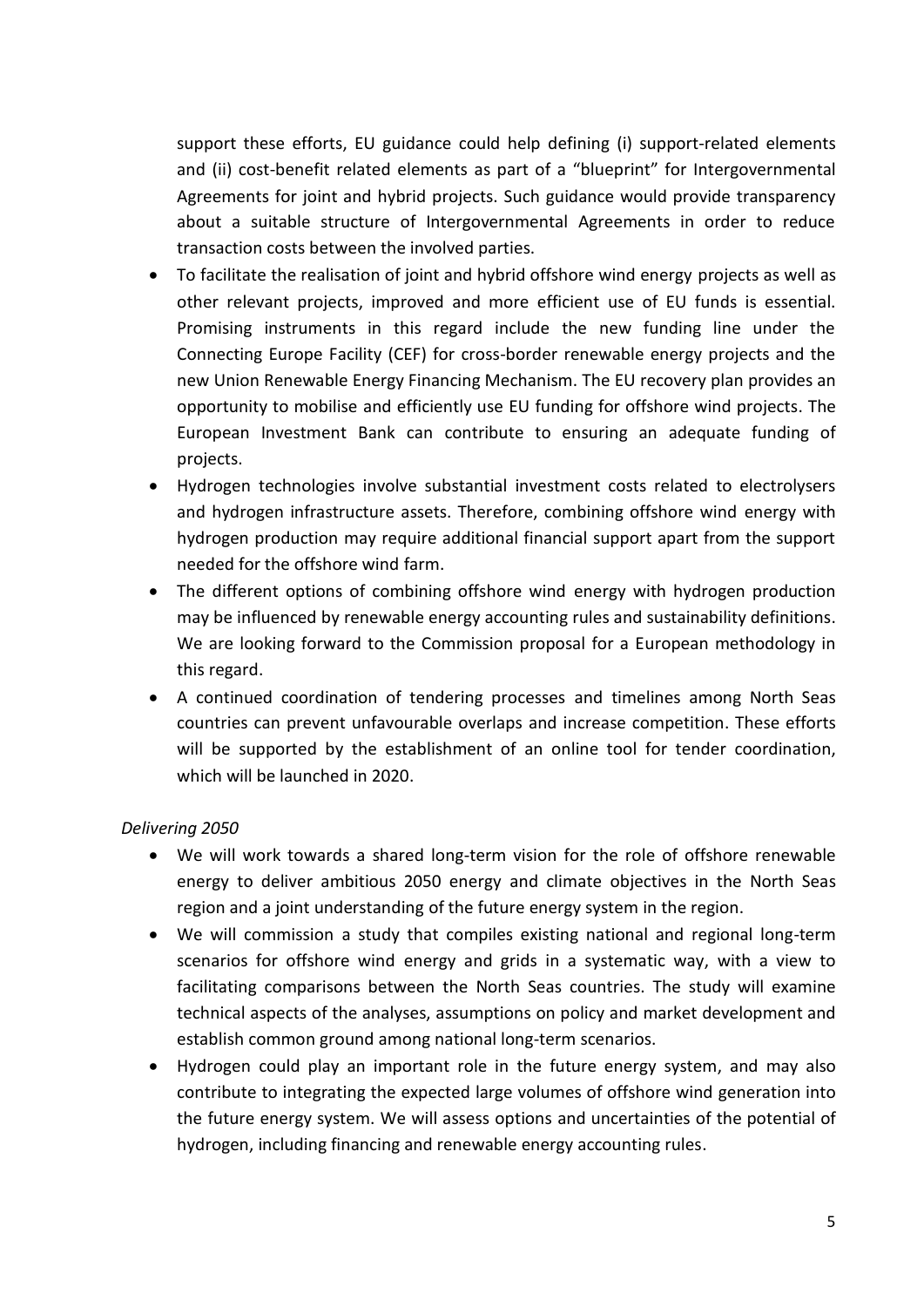Regarding long-term grid planning, we will ensure a balanced stakeholder involvement and develop a stakeholder management plan. We also aim to work for increased public acceptance of grid development by better communicating the societal value of grid expansion in relation to the role of offshore renewable energy in a climate-neutral energy system.

## *Alignment of technical standards*

- A major barrier for the alignment of technical standards is that competences are spread across several authorities within North Seas countries.
- The NSEC will continue its work of bringing all relevant responsibilities together in order to discuss how the different prevailing rules across North Seas countries can be further aligned to the benefit of all parties.
- To this end, we will first focus on the alignment of markings and lights.
- 6. The Commission is encouraged to consider the above NSEC work in particular with regard to electricity market arrangements, the need for EU guidance to Member States, and improved and more efficient EU financing in the development of a potential enabling framework at EU level for the facilitation of the deployment of joint and hybrid offshore wind energy projects as well as other relevant projects.
- 7. The outcomes of NSEC meetings provide valuable input to upcoming initiatives at EU level. In particular, they feed into the planned EU Offshore Renewable Energy Strategy, foreseen in October 2020, and further discussions at EU level.
- 8. With a view to ensuring a successful continuation of the NSEC work, Energy Ministers and the Commissioner for Energy:
	- Ask the German NSEC Presidency to continue its work under the updated work programme and governance structure in close collaboration with the other North Seas countries, the Commission and stakeholders, and maintain a close dialogue with the incoming NSEC Presidency 2021 (Belgium in its role as Presidency of the Benelux Union) in order to ensure a smooth transition.
	- Recognise the importance of maintaining an open dialogue with all stakeholders and welcome the contributions by stakeholders as a valuable input for the future cooperation.
	- Will meet in December 2020 to discuss the future work of the North Seas Energy Cooperation and decide on the need for a new Political Declaration.
	- Will increase the share of virtual meetings, in particular of the NSEC Support Groups, in order to reduce the carbon footprint of the cooperation.